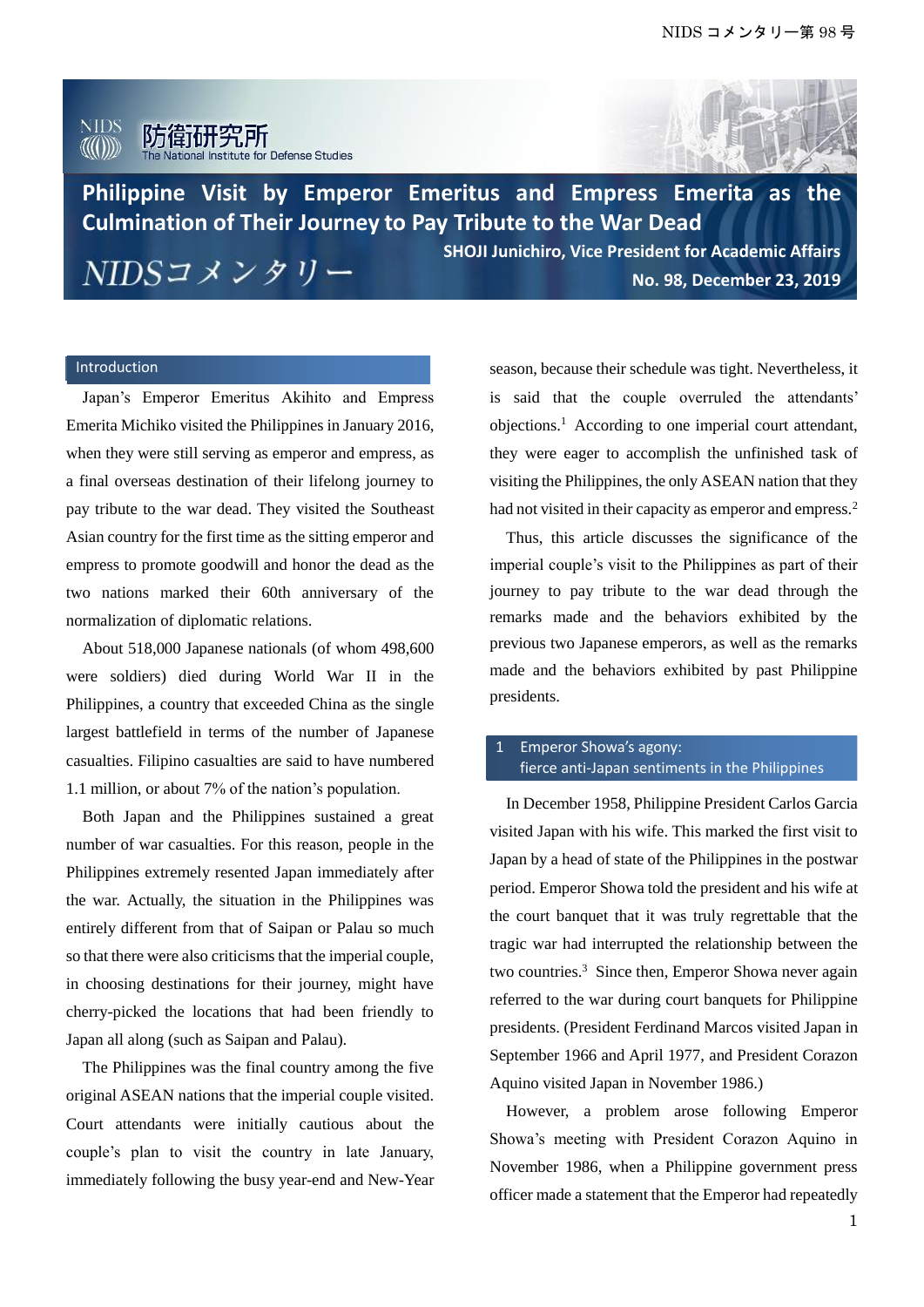apologized to Aquino during the meeting. Japan's then Chief Cabinet Secretary Masaharu Gotoda flatly denied the statement, while those who acknowledged that the Emperor did apologize were divided over exactly what he said.

Isao Abe, the then grand master of ceremonies and the only Japanese official present at the meeting, explained that the apology was made to the family of Benigno Aquino, President Aquino's father-in-law who served as the speaker of the National Assembly during the war, and that it was not directed at the entire people of the Philippines.<sup>4</sup> However, Hideki Masaki, who served as an interpreter, said that Emperor Showa repeatedly apologized for the trouble the Japanese military caused to the people of the Philippines.<sup>5</sup>

*Showatenno jitsuroku* (An account of Emperor Showa), an Imperial Household Agency publication, describes the incident as follows: "It was reported that a Philippine government press officer made a statement that the Emperor had apologized to the president several times regarding World War II at the meeting that day. However, the Japanese side denied this statement."<sup>6</sup>

 Filipino people were full of hatred toward Japan immediately after the war because of the great casualties the Japanese military caused. Therefore, trials for BC-Class war criminals in the Philippines were extremely harsh, with 137 of the 151 defendants (more than 90%) found guilty. The death sentence was handed down to seventy-nine people (about 60%).

*The Philippines Free Press*, a weekly magazine, carried an editorial on January 17, 1948, saying that the invasion and the subsequent occupation by the Japanese military were frightening. After three years of Japan's occupation, and after experiencing the mass tortures, mass executions, plunders, burnings, and rapes, the Filipino people no longer regarded the Japanese as human beings. The Japanese were viewed as those who had to be killed and wiped out from the face of the earth, the magazine said.<sup>7</sup>

President Garcia, mentioned earlier in this article, also referred to the past when he visited Japan, saying at the court banquet that some vestiges of the war were difficult to remove and that it was equally true that some psychological reservation remained. Garcia stated further during his speech in Japan's parliament that, even after 12 years, the scars created by the catastrophic event had not completely healed and the ill feelings had not disappeared. Emperor Showa, facing Garcia's stern demeanor, wrote a poem expressing the sadness of spending an evening with a foreign president whose country had been hurt in a war.<sup>8</sup>

A Japanese newspaper editorial commented on the matter as follows: "The Philippines sustained a great deal of damage during the war. For this reason, people's nightmares are still alive and well even to this day. Such a national sentiment has not been healed after all these years. This is truly regrettable from our standpoint since we feel as though we were completely reborn."<sup>9</sup>

Nevertheless, there were some signs, even immediately after the war, that the feeling of hatred was giving way to an attitude of forgiveness. In July 1953, President Elpidio Quirino pardoned all 105 war criminals, including 56 individuals who had been sentenced to death even though the Japanese military killed his wife and three children in the Battle of Manila. Quirino said that the people of the Philippines could not hold the feeling of hatred or bitterness, or negative sentiments against their neighbor, forever. Many Japanese people were greatly moved by this magnanimous gesture."<sup>10</sup>

#### 2 Philippine visit in 1962

Subsequently, the feelings of Filipino people toward Japan gradually turned from hatred to forgiveness. This was accelerated further when Emperor Emeritus Akihito and Empress Emerita Michiko, when they were still crown prince and princess, visited the Philippines in November 1962 on behalf of Emperor Showa. This was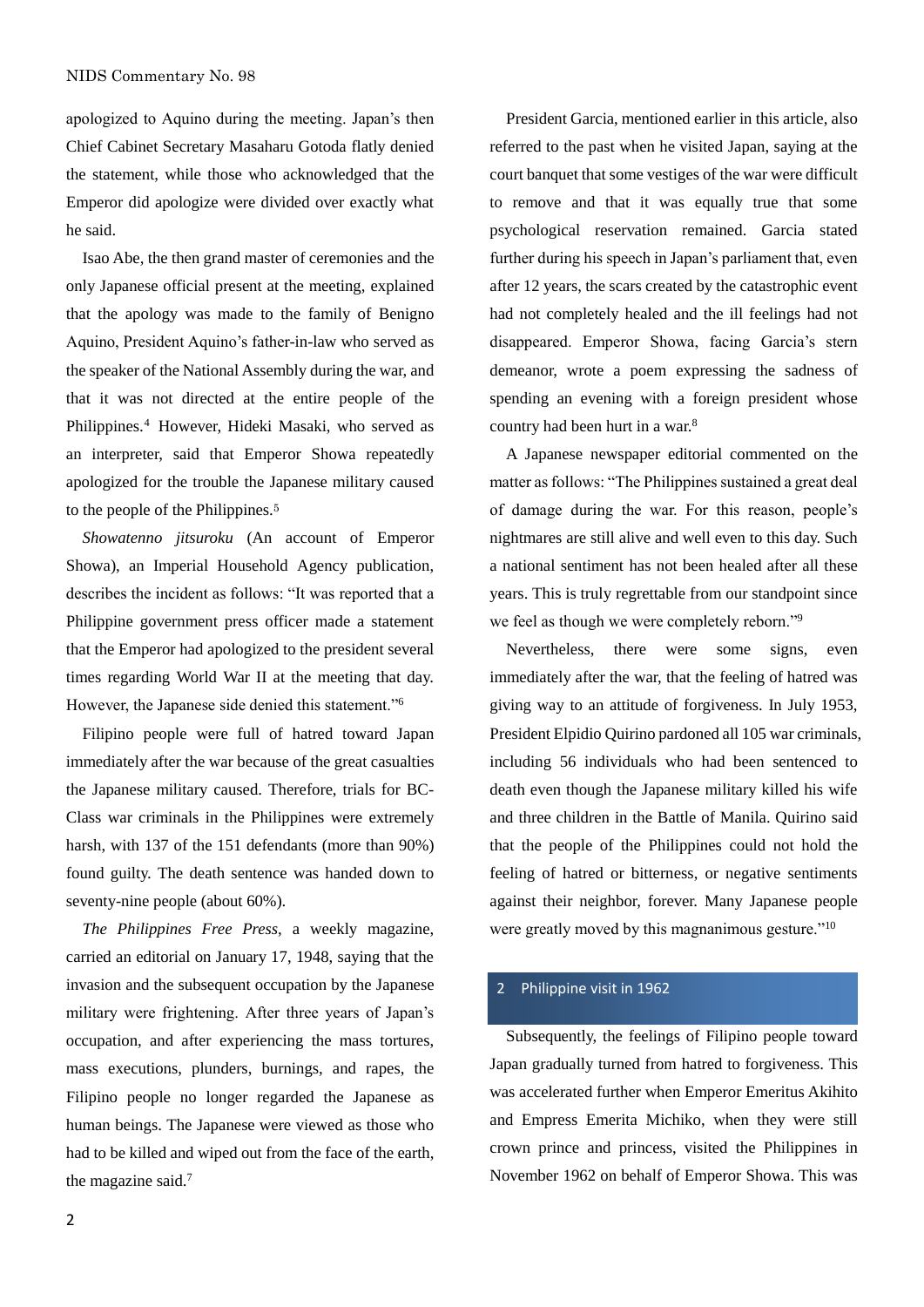a major turning point for the bilateral relationship between the two countries.

Upon their departure, a Japanese newspaper carried the following editorial and held out hope for a better relationship between the two nations: "(While the Emperor and Empress do not have any war responsibilities), in their official capacity they cannot avoid the baggage from the nation's past, and the baggage is heavy. The Japanese people are pinning their hope on this young couple and praying for a better future relationship between Japan and the Philippines."<sup>11</sup>

It was also pointed out, regarding the sentiment held by people overseas toward Japan, that the people of the Philippines had held ill feelings toward Japan longer than the people of any other countries had, and that the then crown prince and princess probably felt heavy in their hearts for this reason.<sup>12</sup>

Thus, there were concerns about strong anti-Japan sentiments, but the couple was received far more warmly than expected. About 100,000 citizens were on the streets to welcome the couple, similar to the way in which they welcomed U.S. President Dwight Eisenhower and General Douglas MacArthur. Local newspapers wrote that the relationship between the two nations would enter a new phase (the Manila Daily Bulletin) and that a new era of friendship would certainly begin between Japan and the Philippines (the Philippine Herald).<sup>13</sup>

The couple laid flowers at the Tomb of the Unknown Soldier and at the monument of Jose Rizal, the father of the independence of the Philippines. The then crown prince, at a welcoming dinner at the Malacanang Palace, said that it was truly sad that the amicable relationship between the two countries was interrupted during World War II.<sup>14</sup>

The couple met with war widows, war orphans, and mixed-race children born to Japanese and Filipino parents. According to the chair of the association of war widows, the couple had expressed their compassion, and that the widows had forgiven Japan for everything done

to them during the war.<sup>15</sup>

The couple later reminisced that they had been concerned about how they would be received considering the hardship that the Filipino people experienced in the war, and said that the warm welcome they had received from the president and his wife, as well as from the people of the Philippines, was etched deeply in their mind.<sup>16</sup>

Filipino people's strong sentiments against Japan began to change gradually after the couple's visit. Consequently, a memorial to Japanese war dead – the first outside Japan – was erected in March 1973 in Caliraya. In January 1976, President Marcos spoke at the opening ceremony of the garden where the memorial was built, saying that the people of the Philippines would broaden their historical perspective, have a tolerant heart, and understand the things that would otherwise be difficult to evaluate. Marcos said that the Filipino people would be able to develop a tolerant heart through the difficulty that they had endured.<sup>17</sup>

In addition, a professor at a university in the Philippines in 1978 published a collection of testimonies demonstrating that not all the Japanese officers and soldiers were cruel. In the introductory section, the book acknowledges the cruelty of the Japanese military. However, it adds the following remarks: "I believe it is better to say the good things about a nation than to advertise its negative side. Though the Japanese committed many atrocities in the Philippines during World War II, their cruel acts were understandable because they were acts that happened in the height of passion and hatred, and their effects were not permanent. There is not a wound or bitterness that time cannot heal.  $\cdot \cdot \cdot$  I believe that the time has come for a reunion for peace between the Filipinos and the Japanese."<sup>18</sup>

## 3 President Benigno Aquino III visits Japan in June 2015

Subsequently, through a virtuous cycle of forgiveness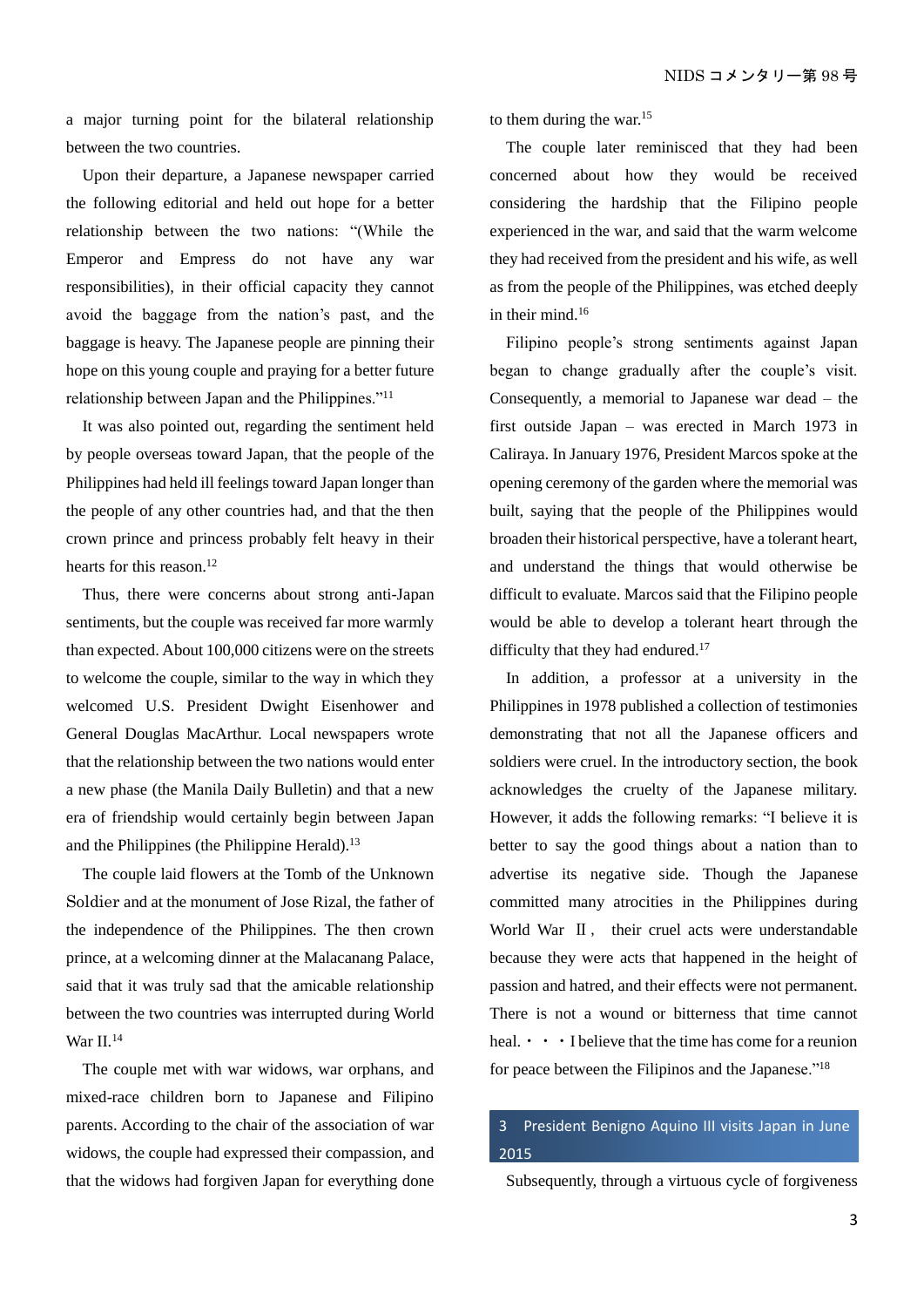and apologies, Japan and the Philippines built an amicable relationship by overcoming the strong anti-Japan sentiments that emerged immediately after the war.<sup>19</sup>In June 2015, President Benigno Aquino III visited Japan and made this statement at the court banquet: "The pain and tragedy of the past have been healed by Japan's commitment to a relationship based on mutual respect, dignity, and solidarity." He also spoke at a joint session of the lower house and upper house of Japan's parliament and went so far as to say that Japan had "gone beyond fulfilling the obligation to heal the wounds of the past, and acted with truly altruistic intensions."

China, which also sustained great damage in the war, seemed to have been surprised by the Philippines' stance toward Japan. For example, on June 10, following the summit meeting between Japan and the Philippines, China's SINA News carried an editorial questioning why the Philippines was not condemning Japan for the conduct of its military during World War II.<sup>20</sup> Such a response speaks volumes about the radical nature of President Aquino's statement.

The then Emperor responded as follows at the court banquet: "During World War Ⅱ, however, fierce battles between Japan and the United States took place on Philippine soil, resulting in the loss of many Filipino lives. This is something we Japanese must long remember with a profound sense of remorse. In particular, in this year of the 70<sup>th</sup> anniversary of the end of World War  $\mathbb I$ , I offer my deepest condolences to all those who lost their lives then."

This was the first time that then Emperor Akihito referred to the war at a banquet for a Philippine president. He never made such a reference at the previous two banquets (for President Fidel Ramos in March 1993 and for President Gloria Arroyo in December 2002). It was commonly held that once an emperor referred to the war, such a reference would not have to be repeated by the same emperor or succeeding emperors. For this reason, it was believed that some within the Imperial Household Agency had opposed the then Emperor's plan to refer to the war. Even so, he went ahead and did so as the nation marked the 70th anniversary of the end of the war. This was the first time that an emperor referred to the war since Emperor Showa did during President Garcia's visit. Thus, the statement of the then Emperor Akihito was highly unusual.<sup>21</sup>

In making such a reference, the then Emperor Akihito used a strong expression, "with a profound sense of remorse." This language was stronger than the expression that Emperor Showa used when President Garcia visited Japan, and stronger than the expression that the then Emperor Akihito himself used in Manila when he visited there as crown prince.

## 4 Philippine visit in 2016: retrospection and the handing down of memories

In January 2016, the then Emperor Akihito and Empress Michiko visited the Philippines. While departing from the Tokyo International Airport, the Emperor referred to the Battle of Manila, saying, "A great many innocent Filipino civilians became casualties of the fierce battles fought in the city of Manila. This history will always be in our hearts as we make this visit to the Philippines." His reference to the Battle of Manila was unusual in that an emperor specifically referred to a particular incident while visiting overseas.<sup>22</sup>

The Battle of Manila broke out in February 1945 between Japan and the U.S. The incident was described with the imagery of "a horrible death by sword and fire"<sup>23</sup> (with "sword" referring to the swords of the Japanese military and "fire" indiscriminate shelling by the U.S.). It is estimated that about 100,000 citizens died in the battle.

After the war, the General Headquarters (GHQ) of the U.S.-led occupational forces provided a series of articles on the history of World War II to the nation's newspapers. The Battle of Manila was written about as a "mad massacre." (One such article appeared in the Asahi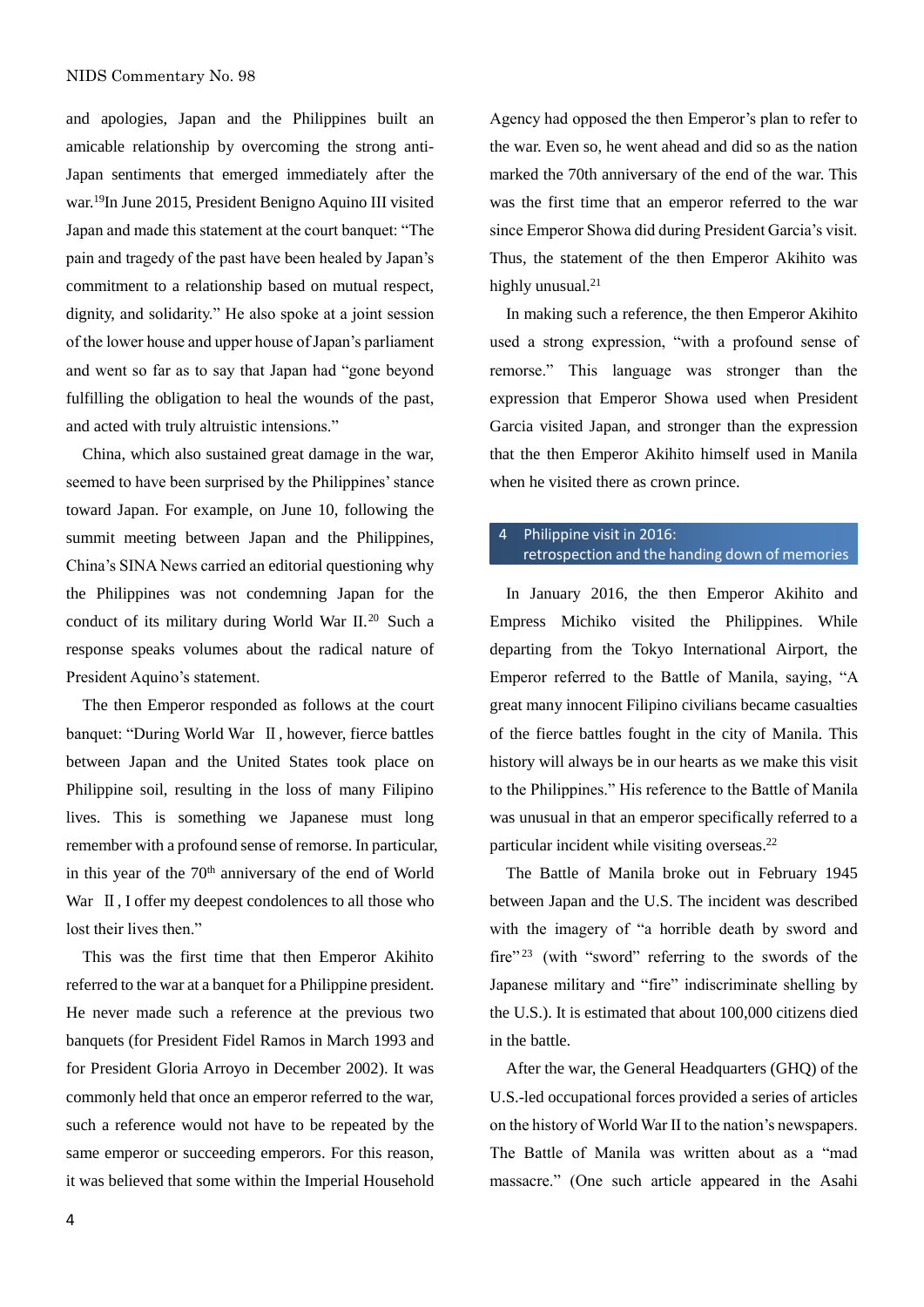Shimbun on December 14, 1945.) These articles described Japanese soldiers, who were about to be totally defeated, as madmen indiscriminately slashing and slaughtering everyone in sight – Americans and Filipinos, men and women, adults and children.

However, no history textbook or other reference material has covered the incident. For this reason, many Japanese people may be unaware of the Battle of Manila even if they have heard about the Nanjing Massacre. Against such a backdrop, the statement made by the then Emperor before his departure to the Philippines was of great significance. Actually, this statement was directed at the Japanese people, urging them not to forget the Battle of Manila.

The son of the founder of the civic group that erected Memorare – Manila 1945, a monument to the Battle of Manila (the group was established in 1995), commented on the then Emperor's reference to the war, saying that the statement was a step in the right direction for raising people's interest in the Battle of Manila.<sup>24</sup>

The then Emperor made the following remarks at a banquet in Manila: "During this war, fierce battles between Japan and the United States took place on Philippine soil, resulting in the loss of many Filipino lives and leaving many Filipinos injured. This is something we Japanese must never forget and we intend to keep engraved in our hearts throughout our visit."

These remarks were a departure from the previous statements he had made at banquets in other ASEAN countries (Thailand, Malaysia, and Indonesia). These previous statements focused on the future, only emphasizing Japan's postwar pacifism. Here is a portion of one such statement: "Japan has made a resolution that it would live as a nation of peace so that it should never repeat the horrors of that most unfortunate war. Based on this new resolution, Japan has made unremitting efforts since the end of the war to build a new friendship with the Southeast Asian nations." However, in Manila, he referred to the past in his remarks.<sup>25</sup>

In other words, the then Emperor's journey to pay tribute to the war dead was a retrospective act, making many people aware of the war that took place in the Philippines. Similarly various other former battle fields, such as Iwo Jima Island and Peleliu, became well-known after the then Emperor and then Empress visited them.

Prime Minister Shinzo Abe visited Iwo Jima, where efforts to recover the remains of soldiers began. "Letters from Iwo Jima," a movie directed by Clint Eastwood, was also released, increasing the name recognition of the island among the public.<sup>26</sup> Elsewhere, Peleliu, an island in the Palau archipelago, was called a "forgotten battlefield" in the postwar period. The public had mostly been unaware of the island, although it was known among war historians. However, a serial cartoon entitled "Peleliu Rakuen no Guernica" (Guernica of Paradise Peleliu) began to appear in a magazine, drawing people's attention to the island.

The then Emperor Akihito, in addition to retrospection, also called for the handing down of memories, saying that people must never forget history. Filipinos often say that they can forgive but they cannot forget. The response of the then Emperor was that we must never forget, and never presume upon the magnanimity that the Philippines has shown in the postwar era.

The then Emperor has always been concerned that history might be forgotten. In June 2006, he said: "I believe that we should never forget this history,  $\cdot \cdot \cdot$ This is indeed a matter that weighs heavily on my mind, given that today, 60 years after the Second World War, there are more and more people who did not experience this conflict." (He made these remarks at a news conference prior to his visit to Singapore and Thailand.)

The media pointed out that such a sincere attitude of the then Emperor and Empress would gain the empathy of the Filipino people, and that not forgetting meant learning from the past in order to explore the future.<sup>27</sup>

In August 1995, the then Emperor issued his thoughts regarding the journey to pay tribute to the war dead,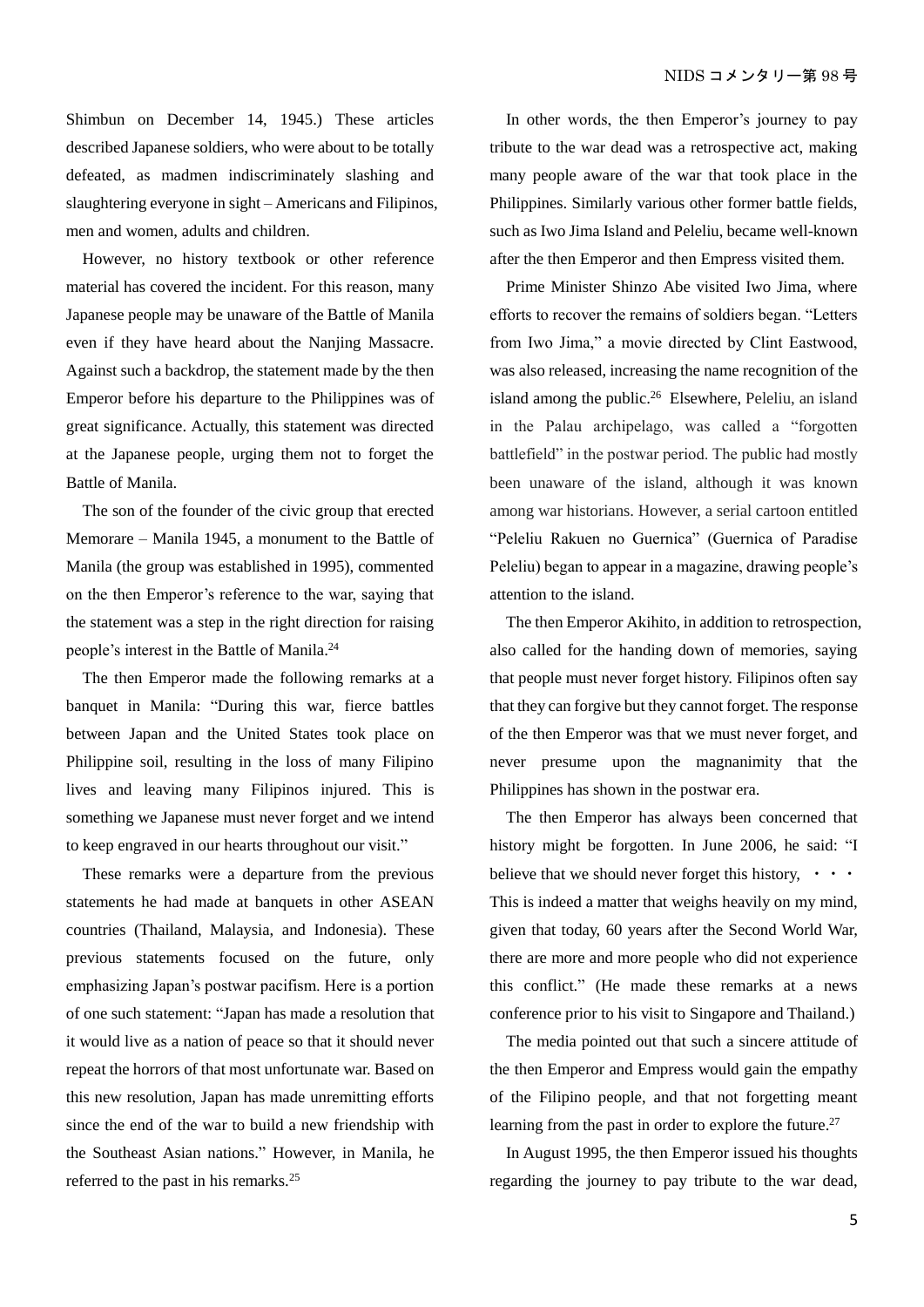saying that he was praying for the souls of all people who had died in the war. How to honor people who died in war – people with different nationalities and personalities – would be a difficult challenge for any country. However, the then Emperor and Empress cared for all people regardless of whether they were friends or foes. In Saipan, they paid tribute to the souls of local people such as the Chamorro, as well as the souls of immigrants from Okinawa and those from the Korean Peninsula who were drafted and killed during the war. In Palau, they paid tribute to the U.S. Army 81st Infantry Division Memorial.

In the Philippines, they laid flowers at the Tomb of the Unknown at the Libingan ng mga Bayani in Taguig City, which honors Filipinos who died in World War II, as well as the monument dedicated to Japanese soldiers who died in the Philippines during the Second World War. Thus, they paid their respects to the Filipino people who died in the war, including those who lost their lives in the Battle of Manila, and reflected on their sacrifices.

A Japanese newspaper editorial applauded this attitude, which stressed the importance of knowing history by caring for all the war dead. It would be natural for people to mourn for their own people who have sacrificed their lives for the country. However, if people only mourn for their fellow citizens, they would be able to understand that war only partially, the editorial said. To understand the war fully, one must transcend various category distinctions, such as those between friends and foes, soldiers and citizens, and Japanese and foreigners, it said further.<sup>28</sup>

#### 5 Philippine visit in 2016: reconciliation and gratitude

The then President Aquino expressed his gratitude at a banquet held for the then Emperor Akihito and Empress Michiko, saying: "It is, however, upon this history that we have built a far more enduring relationship. Japan has been a consistent, able, and trustworthy partner, who has

helped advance our people's progress."

Empress Emerita Michiko has recently said that Emperor Emeritus Akihito wanted to contribute to a better future between Japan and other countries, such as the Philippines, South Korea, and China, through their journey to pay tribute to the war dead, in addition to communicating the horrors of war to the future generations. Thus, they must have hoped to accomplish something truly profound: reconciliation through an act of paying tribute to the war dead.<sup>29</sup>

A Japanese newspaper commented that the then Emperor and Empress, who had communicated to younger Japanese people the history that they should never forget, were journeying to pay tribute to the war dead and pray for the souls of all people who died in war, and that the hope was this would strengthen the trust between the couple and the Japanese people.<sup>30</sup>

Japan and the Philippines, by overcoming their bitter war experience and establishing a new partnership, have thereby presented to the rest of the world a model of reconciliation. When the then President Aquino visited Japan, as discussed earlier, the two countries adopted the Japan-Philippine Joint Declaration, dated June 4, 2015. The document states: "This 70-year history demonstrates to the world that through their relentless efforts, peoples of two countries can attain a remarkable achievement in overcoming issues of the past and establishing strong friendship."

A survey recently conducted by Singapore's Institute of Southeast Asian Studies (ISEAS) among ASEAN regional experts shows that Japan is viewed most favorably among all the major nations of the world, with 65.9% of the respondents saying that they are either "confident" or "very confident" that Japan will "do the right thing" in global affairs. (The figures were 41.3% for the EU and 27.3% for the U.S.) The level of trust in Japan is the second highest in the Philippines at 82.7%. (Cambodia has the highest level of trust in Japan at 87.5%.) Regarding the Philippines, the report states that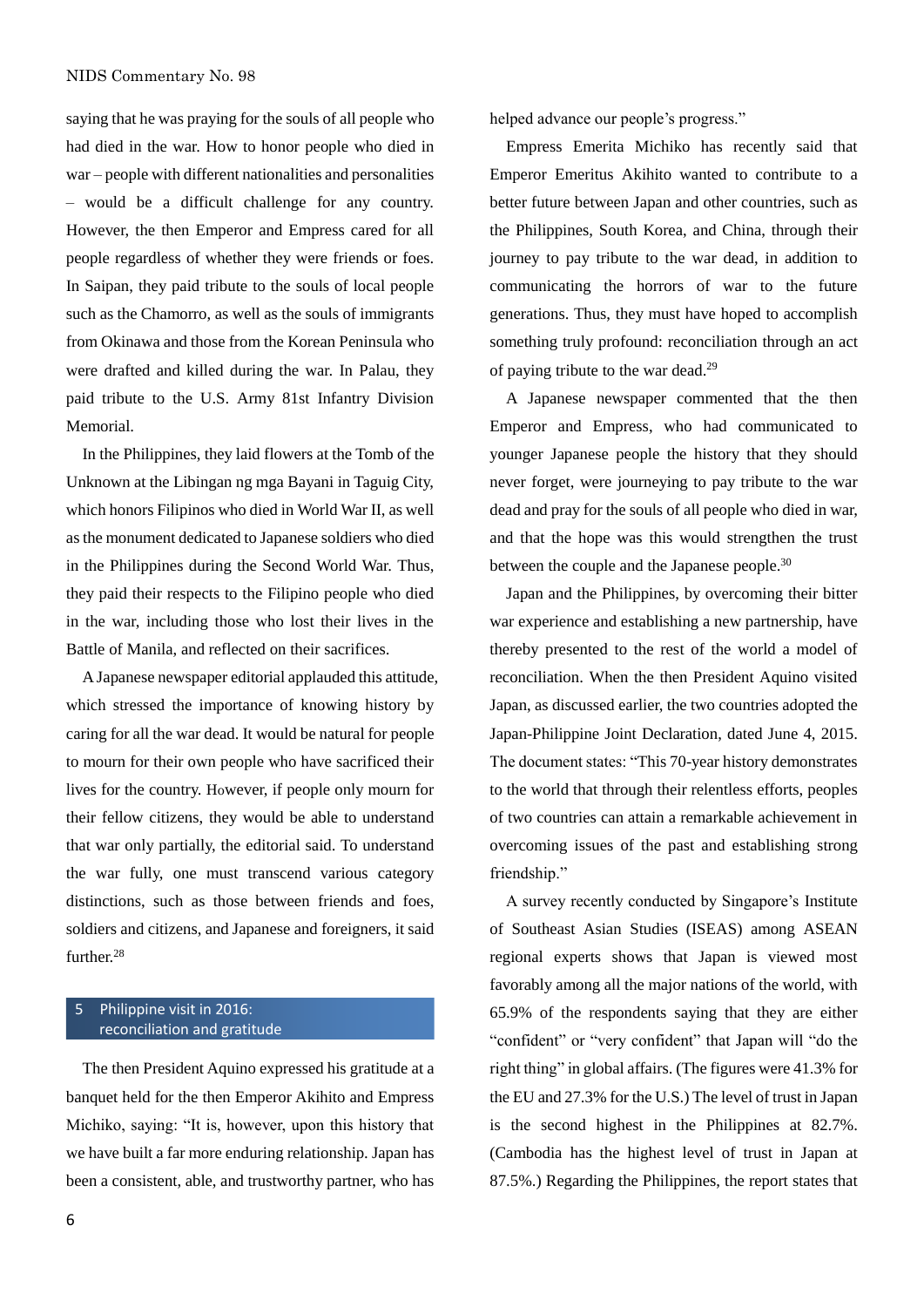the war memories are no longer the Achilles' heel in the Philippines-Japan relations.<sup>31</sup>

The then Emperor and Empress, during their stay in the Philippines, met with two granddaughters of the late Elpidio Quirino, a former president mentioned earlier in this article, at a reception. The imperial couple requested the meeting. The then Emperor told the granddaughters that the Japanese people were so grateful that Quirino was kind to them. He said that he was glad that he was able to convey the thoughts of the Japanese people to them. The granddaughters responded by saying that Japan and the Philippines had built a relationship more amicable than ever before in the two nations' history.<sup>32</sup>

The then Empress Michiko wrote a poem as part of the traditional New Year celebration of the Imperial Court, with great reverence and affection for Quirino, who pardoned Japanese war criminals detained in the Muntinlupa prison.

Waka poem by Her Majesty the Empress:

The one who forgave The unforgivable Along with his name I etch deeply in my heart The name Muntinlupa

On her birthday that year, she stated: "During the war, I was an elementary school pupil, but even as a child, the word "Muntinlupa" left a strong impression in my mind. Our recent trip gave me the opportunity to reflect anew on the deeds of President Elpidio Quirino who, despite his own indescribably cruel wartime experience, released 105 Japanese war criminals who were imprisoned in Muntinlipa at the time, and returned them to their families in Japan, in the hope of breaking the chain of hatred."

After seven decades, the imperial couple finally expressed their gratitude for the then President Quirino's forgiveness and pardon.

#### Conclusion

As discussed above, the journey to pay tribute to the war dead by Emperor Emeritus Akihito and Empress Emerita Michiko did not merely stop at "paying tribute," per se. Indeed, their journey was significant in various ways, involving retrospection, the passing down of memories, gratitude, and a reconciliation. The journey was a profound act resulting in a temporal and spatial expansion.

The imperial couple's Philippine visit has strengthened the reconciliation further, not only through their act of paying tribute to the war dead but also through retrospection, the passing down of memories, and mutual gratitude. Satoshi Nakano, who specializes in the history of the relationship between Japan and the Philippines, scored the couple's visit highly, saying that it served the important purpose of responding to criticisms in the Philippines regarding Japan's forgetfulness of its wartime past, and that the trip was instrumental as the two nations pursued reconciliation to take the relationship to a higher level.<sup>33</sup> The imperial couple visited the Philippines at a time when Japan was forgetting its past gradually following the two nations' reconciliation. The visit was intended to foster a more mature bilateral relationship through retrospection – by revisiting the past.

 In the Philippines, there were views that the ties between the two countries would become even stronger now that the then Emperor had expressed the nation's deep remorse for the war.<sup>34</sup> Professor Ricardo Jose of the University of the Philippines called the visit a new step in the Japan-Philippine relationship because the dark side of history had to be revisited to build a relationship of equals.<sup>35</sup>

The then President Aquino of the Philippines, a nation that sustained a great deal of damage caused by Japan during the war, hosted a banquet for the imperial couple. At the banquet, he said: "In meeting Your Majesties, I am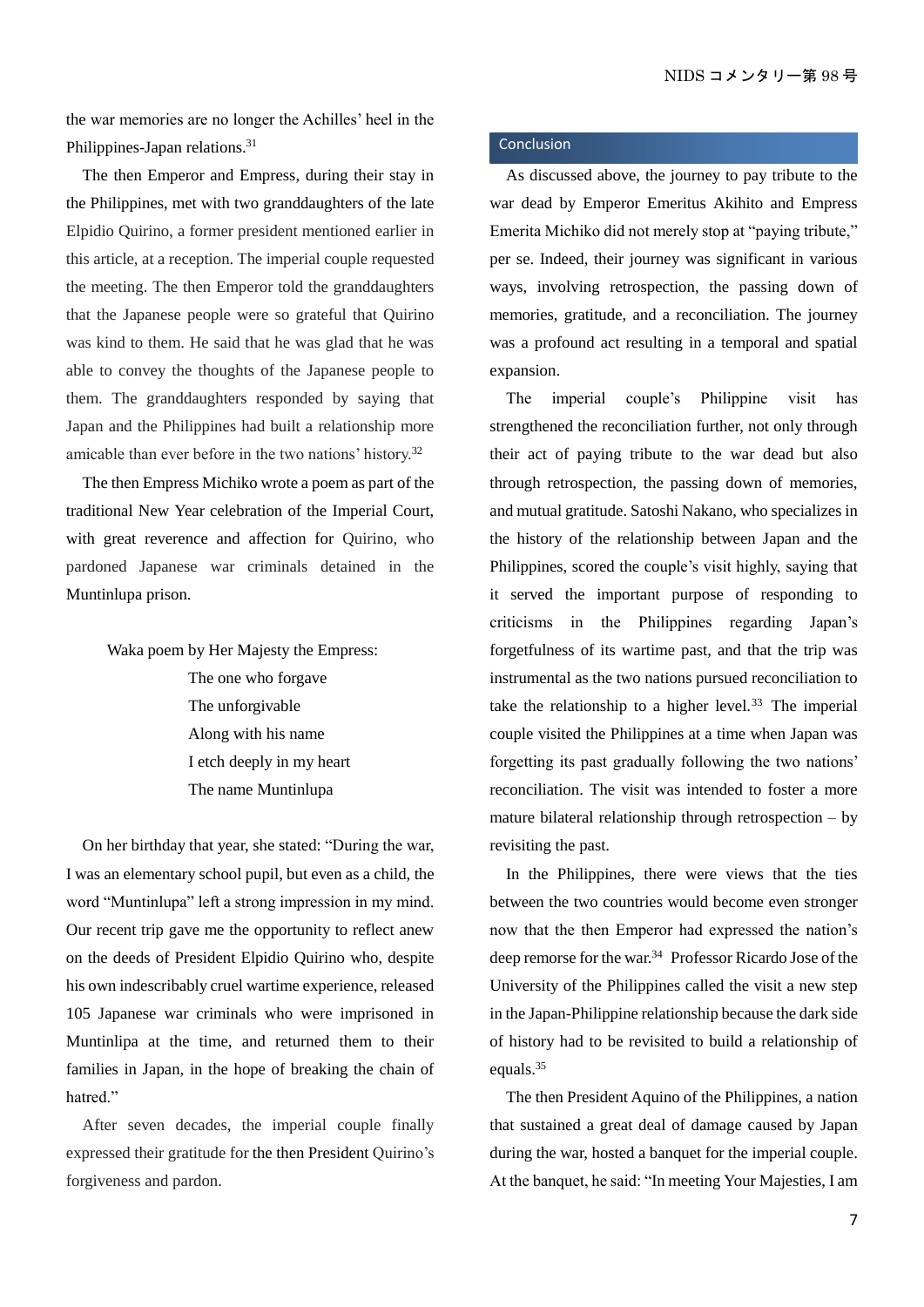$\overline{a}$ 

held in awe, recognizing the burdens you have borne, as you have had to live with the weight of the decisions made by others during the dark episodes in the history of our nations."

It is noteworthy that the president of the Philippines, which suffered a great deal of damage in the war, used the word "held in awe" to applaud a Japanese imperial

October 25, 2015. <sup>3</sup> Hideaki Kase, (ed.), *Kyuchubansankai-okotoba to toji*

(Imperial court banquet: the Emperor's remarks and addresses), Nihon Kyobunsha, 1993, p. 15.

<sup>4</sup> Showajuku Jukuyukai, *Kaiso no showajuku* (Memories of Showajuku), Nishida Shoten, 1991, p. 180. Takao Iwami, *Heika no goshitsumon showatenno to sengo seiji* (His Majesty's questions: Emperor Showa and post-war politics), The Mainichi Newspapers Co., 1992, pp. 139-143.

<sup>5</sup> Hideki Masaki, *Sokkin tsuyaku 25 nen- showatenno no omoide* (25 years as an attendant interpreter: Memories of Emperor Showa), Yomiuri Shimbun, 1992, pp. 38-39.

<sup>6</sup> The Imperial Household Agency, *Showatenno jitsuroku dai 18* (An account of Emperor Showa, vol. 18), Tokyo Shoseki, 2018, p. 408.

<sup>7</sup> Hitoshi Nagai, *Firipin BC kyu senpan saiban*, (The Philippine BC-class war-criminal trials), Kodansha, 2013, p. 69.

8 Ibid, pp. 232-233.

<sup>9</sup> Yoroku (side notes), *Mainichi Shimbun*, December 1, 1958.

<sup>10</sup> Nagai, *Firipin BC kyu senpan saiban* (The Philippine BC-class war-criminal trials), Chapter 4.

<sup>11</sup> Shasetsu kotaishi gofusai no tabidachi ni yosete (Editorial: For the journey of Crown Prince and

Princess), *Asahi Shimbun*, November 4, 1962.

<sup>12</sup> Tensei Jingo (Vox Populi, Vox Dei), *Asahi Shimbun*, November 6, 1962.

<sup>13</sup> *Mainichi Shimbun*, November 8; November 11, 1962.

<sup>14</sup> *Yomiuri Shimbun*, November 6, 1962.

<sup>15</sup> *Mainichi Shimbun*, November 8, 1962.

<sup>16</sup> From the addresses and remarks of the then-Emperor and then-Philippine President Benigno Aquino III at the welcoming banquet held at the time of the then-Emperor's and Empress's visit to the Philippines.

<sup>17</sup> *Luzon*, vol. 12, September 1988, pp. 54-55.

<sup>18</sup> Alfonso P. Santos (ed.), *PHILIPPINE*-*NIPPON TALES: A Collection of Incidents Showing the Sunny*  couple on a journey to pay tribute to the war dead. Therefore, the couple's Philippine visit was truly the culmination of their lifelong journey.

*Side of the Japanese Occupation of the Philippines*, (National Book Store Inc., 1978), ix. This book was translated into Japanese as "*Firipin sensen no nipponhei*" (Japanese soldiers on the Philippine front) by Miyoko Uriya and published by Pan Research Institute in 1978.

<sup>19</sup> For the history of settlements between Japan and the Philippines after WWII, refer to Satoshi Nakano, *Tsuito no seiji-senbotsusha irei o meguru dainijisekaitaisengo no nihon firipin kankeishi* (Politics of mourning: The history of the relationship between Japan and the Philippines after WWII involving tributes to the WWII dead), Setsuho Ikehata and Lydia N. Yu-Jose (eds.), *Kingendai nihon firipin kankeishi* (The modern history of the relationship between Japan and the Philippines), Iwanami Shoten, 2004.

<sup>20</sup> [http://news.sina.com.cn/w/zg/gjzt/2015-06-](http://news.sina.com.cn/w/zg/gjzt/2015-06-10/19111128.html) [10/19111128.html](http://news.sina.com.cn/w/zg/gjzt/2015-06-10/19111128.html)

<sup>21</sup> Katsumi Iwai, *Gekisenchi sandai no en tsumuida yuko chinkon to kansha* (Fierce battlefield, threegeneration relations, a friendship nurtured, the repose of the souls, and gratitude), *Asahi Shimbun*, January 30, 2016.

<sup>22</sup> Satoshi Nakano, Tenno firipin homon ga imi shita koto (The meaning of the Emperor's visit to the Philippines), *Sekai*, April 2016, p. 29.

<sup>23</sup> Satoshi Nakano, Wakai to bokyaku-senso no kioku to nihon firipin kankei (Reconciliation and forgetting: Memories of the war and the Japan-Philippine relations), Heiwa to Wakai no Kenkyu Center (ed.), *Heiwa to wakai no shiso o tazunete* (Visiting the thought on peace and reconciliation), Otsuki Shoten, 2010, p. 257.

<sup>24</sup> *Asahi Shimbun*, January 31, 2016.

<sup>25</sup> However, when he visited Singapore (in June 2006), where overseas Chinese were killed, he made a statement that was somewhat more in depth: "We cannot forget, however, that during the last world war there were people in your country who lost their precious lives or suffered various hardships."

 $26$  For the then-Emperor's and then-Empress's visit to Iwo Jima, refer to Junichiro Shoji, *Ryo heika irei no tabi no genten to shite no iojima gyokokei* (The Emperor's and Empress's visit to Iwo Jima as the starting point of their journey to pay tribute to the dead), *Chuokoron*, April 2019.

<sup>&</sup>lt;sup>1</sup> Chikao Kawai, Tenno kogo ryoheika firipin zuikoki (Accompanying the Emperor and Empress on their visit to the Philippines), *Bungei Shunju*, May 2016, p. 196. <sup>2</sup> Koshitsu diary No. 323 hihomon yarinokoshita tsutome (Imperial Household Diary No. 323, a visit to the Philippines: duties left undone), *Yomiuri Shimbun*,